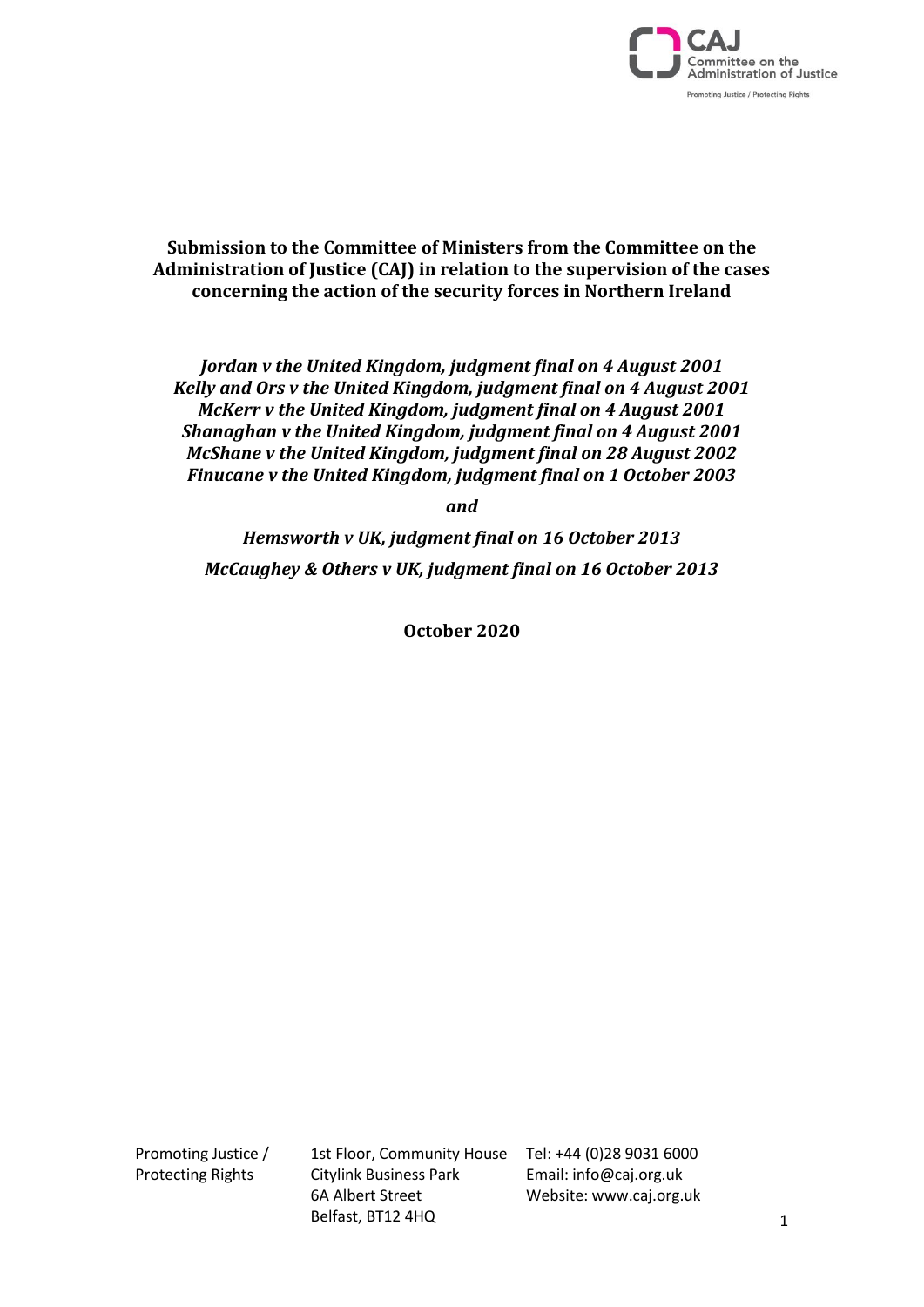

### **Introduction**

The Committee on the Administration of Justice (CAJ) was established in 1981 and is an independent non-governmental organisation affiliated to the International Federation of Human Rights (FIDH). Its membership is drawn from across the community.

This Rule 9 communication is for consideration at the 1390th meeting (December 2020) (DH) of the Ministers' Deputies. 1

CAJ has regularly made Rule 9 communications to the Committee of Ministers on the 'McKerr group of cases' concerning the actions of the security forces in the 1980s and 1990s in Northern Ireland. These submissions have charted the evolution of the 'package of measures' agreed to by the UK further to the above judgments, and their proposed replacement with measures agreed by the UK and Ireland, and political parties in the Northern Ireland Executive, under the December 2014 Stormont House Agreement (SHA).

The Committee last issued an Interim Resolution in these cases in 2009.

#### **Previous Decision by the Committee of Ministers<sup>2</sup>**

At the 1377th meeting (September 2020), the Committee of Ministers:

- In relation to reopening supervision of *Finucane***:** expressed 'deep concern' that no decision had been made by the UK on how it would conduct and ECHR Article 2 compliant investigation into the death of human rights lawyer Pat Finucane, in accordance with the requirements of a ruling of the UK Supreme Court in February 2019.
- In relation to *General Measures***:** noted that information submitted by the UK still indicated it would honour its commitment to legislate for the SHA. Yet also expressed concern at the March 2020 Written Ministerial Statement (setting out an alternative approach). Pointing to a 'lack of detail' on the approach, how it would work in practice and be compliant with ECHR Article 2, and further concern that initiating new plans would risk further delay. Sought "full details" of this new approach to "enable a comprehensive assessment" in time for the next examination, including the proposed legislative timetable. Strongly urging the UK to act within the "shortest possible timeframe."

The Committee of Ministers "decided to resume examination of these cases at 1390th meeting (December 2020) (DH) and, in the absence of the submission of concrete information on all of the above issues by 22 October 2020, instructed the Secretariat to prepare a draft interim resolution for consideration at that meeting."

The UK submitted no concrete information to this end by this deadline.

In addition to considering an Interim Resolution, we also call upon the Committee to keep under active consideration the invocation of its power under Article 46(6) ECHR to issue infringement proceedings against the UK for its delay in these cases.

<sup>&</sup>lt;sup>1</sup> [https://www.coe.int/en/web/cm/december-2020/-/asset\\_publisher/FJJuJash2rEF/content/1390th-human-rights](https://www.coe.int/en/web/cm/december-2020/-/asset_publisher/FJJuJash2rEF/content/1390th-human-rights-meeting-of-the-ministers-deputies-1-3-december-2020-?_101_INSTANCE_FJJuJash2rEF_viewMode=view/)[meeting-of-the-ministers-deputies-1-3-december-2020-?\\_101\\_INSTANCE\\_FJJuJash2rEF\\_viewMode=view/](https://www.coe.int/en/web/cm/december-2020/-/asset_publisher/FJJuJash2rEF/content/1390th-human-rights-meeting-of-the-ministers-deputies-1-3-december-2020-?_101_INSTANCE_FJJuJash2rEF_viewMode=view/) <sup>2</sup> [https://search.coe.int/cm/Pages/result\\_details.aspx?ObjectID=09000016809f62ce](https://search.coe.int/cm/Pages/result_details.aspx?ObjectID=09000016809f62ce)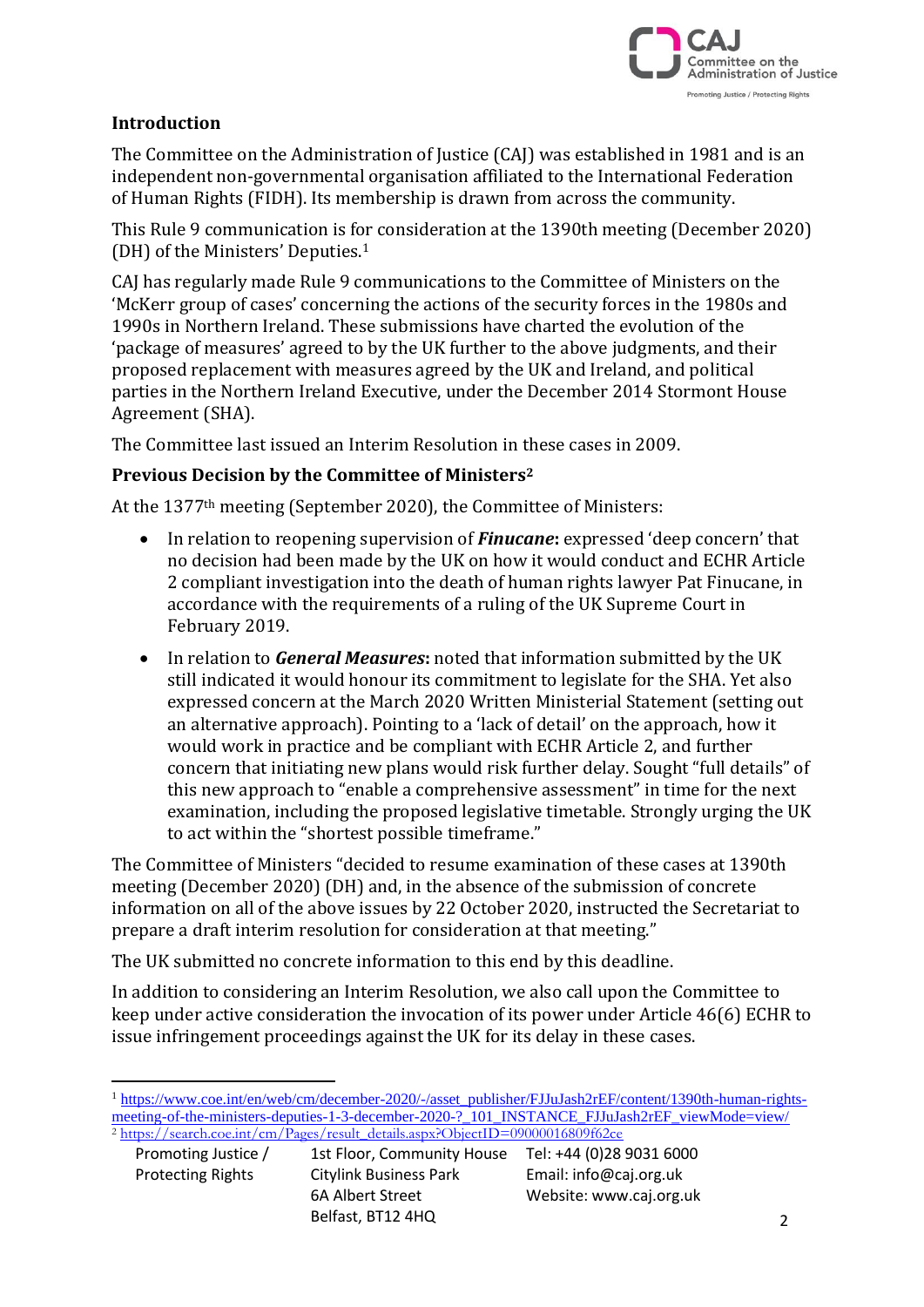

# **General Measures: key developments**

- Having repeatedly delayed legislating for the 2014 Stormont House Agreement (SHA) the UK gave repeated commitments throughout 2019 and into 2020 that it would legislate for the SHA. This included regular assurances to the Committee of Ministers, a clear commitment to 'prompt implementation' in the December 2019 legislative programme for the UK Parliament and a commitment in the 9 January 2020, the UK-Ireland *New Decade New Approach* deal to restore the NI government, to introduce the legislation by April 2020, and an prior 'intensive process' with the NI parties and Irish government to finalise the legislation;
- This 'intensive process' with the NI parties and Irish government was never commenced by the UK. Instead on the 18 March 2020, without any forewarning the UK, through a Written Ministerial Statement (WMS) to the UK Parliament, signalled the unilateral abandonment of the commitment to implement the SHA.<sup>3</sup> The WMS instead proposed in vague terms an unclear alternative 'fast track' process. No further detail whatsoever has been provided since. As noted recently by a UK Parliamentary inquiry "The two-page WMS remains the only source of information on the new policy."<sup>4</sup>
- In a debate in the UK Parliament on the 20 July 2020 in an incidental Ministerial response to a question in a debate on civil claims against the UK military for actions abroad a Minister of State for Defence stated that the UK was actively preparing new NI legacy legislation.<sup>5</sup> Under the implementation legislation of the Good Friday Agreement (GFA) public authorities are to 'impact assess' new or proposed policies 'at the earliest stage' of policy development in relation to equality impacts on protected grounds. There are binding duties to undertake and release the 'equality screening' document on request. In an unusual move the Northern Ireland Office (NIO) has however refused to release the equality screening document for the new legacy bill. Two human rights NGOs – CAJ and the Pat Finucane Centre lodged complaints with the Equality Commission for NI to seek enforcement. The NIO has unusually declined to submit any formal response to the complaint further to a request from the Equality Commission that it do so.<sup>6</sup>
- The Irish government, the other State Party to the SHA, strenuously objected to the announcement in the WMS. <sup>7</sup> In addition to human rights NGOs concerns that

<sup>4</sup> HC 329 Northern Ireland Affairs Committee ("NIAC October 2020 report") "Addressing the Legacy of Northern Ireland's Past: the Government's New Proposals (Interim Report) Published on 26 October 2020. <sup>5</sup> [https://hansard.parliament.uk/Lords/2020-07-20/debates/3746196E-EFCF-4639-91BC-](https://hansard.parliament.uk/Lords/2020-07-20/debates/3746196E-EFCF-4639-91BC-2D997F50E14A/BritishOverseasTroopsCivilLiabilityClaims)

<sup>7</sup> [https://www.dfa.ie/news-and-media/press-releases/press-release-archive/2020/march/statement-by-tanaiste-on](https://www.dfa.ie/news-and-media/press-releases/press-release-archive/2020/march/statement-by-tanaiste-on-uk-government-legacy-announcement.php)[uk-government-legacy-announcement.php](https://www.dfa.ie/news-and-media/press-releases/press-release-archive/2020/march/statement-by-tanaiste-on-uk-government-legacy-announcement.php)

| Promoting Justice /      | 1st Floor, Community House | Tel: +44 (0)28 9031 6000 |
|--------------------------|----------------------------|--------------------------|
| <b>Protecting Rights</b> | Citylink Business Park     | Email: info@caj.org.uk   |
|                          | 6A Albert Street           | Website: www.caj.org.uk  |
|                          | Belfast, BT12 4HQ          |                          |

<sup>3</sup> <https://www.gov.uk/government/news/addressing-northern-ireland-legacy-issues>

[<sup>2</sup>D997F50E14A/BritishOverseasTroopsCivilLiabilityClaims](https://hansard.parliament.uk/Lords/2020-07-20/debates/3746196E-EFCF-4639-91BC-2D997F50E14A/BritishOverseasTroopsCivilLiabilityClaims) "Lord Dannatt (CB) My Lords, when does the Minister believe that Her Majesty's Government will extend legislation in the overseas operations Bill to cover operations in Northern Ireland? [Baroness](https://scanmail.trustwave.com/?c=10916&d=8YDF37BwtAdHtTih7ySoAbsCMLem1BYiGKwab9NLdw&u=https%3a%2f%2fhansard%2eparliament%2euk%2fsearch%2fMemberContributions%3fhouse%3dLords%26memberId%3d4306) Goldie [V] Minister of State for Defence …, I assure him that, yes, a Northern Ireland Bill is coming forth to deal with similar issues; the Northern Ireland Office is currently in the process of preparing it. We expect more information in early course."

<sup>&</sup>lt;sup>6</sup> Correspondence to CAJ/PFC from the Equality Commission 28 October 2020.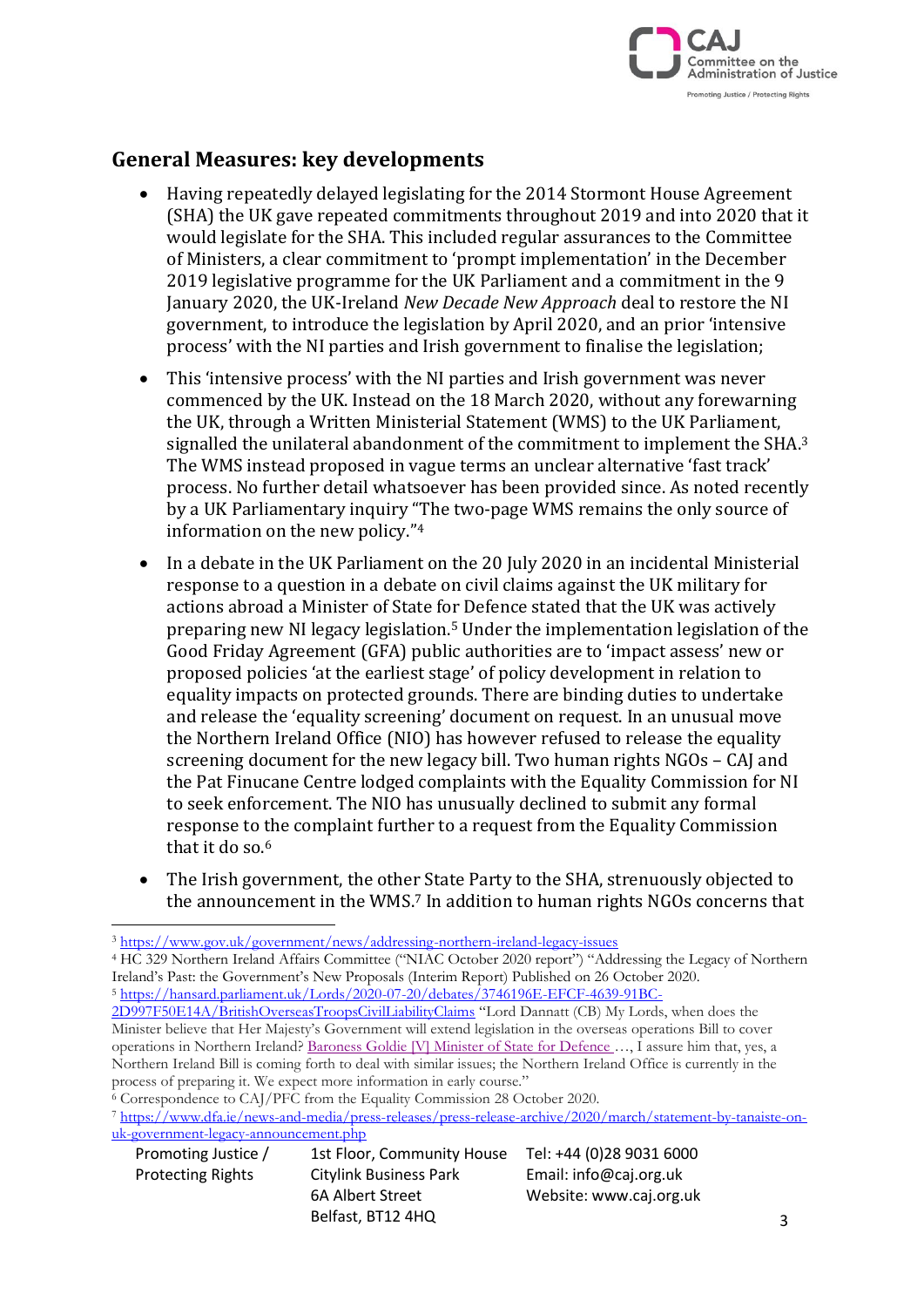

the proposals would be unlawful, the NI Human Rights Commission also expressed its 'deep initial concerns' the proposals would not be ECHR compliant.<sup>8</sup>

- In October 2020 the victims group WAVE Trauma Centre-'the largest cross community victims and survivors support group in Northern Ireland' wrote an open multi-signature letter to UK Parliamentarians. This noted that the WMS had "unilaterally and without reference to any victims and survivors stakeholder groups" set aside the SHA to instead focus on protecting military veterans though a process of closing the vast majority of unresolved cases through a process of 'speedy desktop review' that would constitute a *de facto* amnesty across the full spectrum of cases, including those involving paramilitaries. WAVE recalled they had last spoken to the Secretary of State for Northern Ireland in the immediate aftermath of the WMS where he had committed to 'intensive engagement' on the issues in the WMS. WAVE however note "We have heard absolutely nothing from him since then."<sup>9</sup> The victims group has also raised concerns that the Secretary of State is 'dangerously deluded' if he believes the WMS proposals will aid reconciliation.<sup>10</sup>
- A cross-party UK Parliamentary Inquiry has also held that "We are dismayed by the lack of consultation and engagement with representative groups by the NIO on its new proposals both before and after the publication of the WMS in March 2020. The WMS was a unilateral and emphatic announcement of intent rather than part of a meaningful consultation process." Noting seven months had passed since the WMS the Inquiry also stated it was 'deeply worrying' that the UK Government had not provided any further policy detail since. For its part, the Inquiry branded the proposals in the WMS as "unilateral and unhelpful." 11
- Having shown remarkable patience with the UK, the Decision at the September 2020 Committee of Ministers meeting issued an ultimatum that the UK submit the aforementioned concrete information by the 22 October, to enable the Committee to conduct a comprehensive assessment at its December 2020 meeting.
- The UK ignored this deadline and request. Shortly after the deadline, the UK issued a communication. The information in this on the future approach further to the WMS is limited to one brief paragraph 'reiterating' its commitment to reforming the process but indicating 'further discussions' with key stakeholders will need to take place first. **No concrete information** on the legacy bill it has been preparing is provided whatsoever and **no proposed legislative timetable is set out**. <sup>12</sup> The remaining seven pages of the UK submission largely focus on

Protecting Rights Citylink Business Park Email: info@caj.org.uk Belfast, BT12 4HQ

Promoting Justice / 1st Floor, Community House Tel: +44 (0)28 9031 6000 6A Albert Street Website: www.caj.org.uk

<sup>8</sup> [https://www.belfasttelegraph.co.uk/news/northern-ireland/nis-human-rights-chief-says-legacy-plans-might-not](https://www.belfasttelegraph.co.uk/news/northern-ireland/nis-human-rights-chief-says-legacy-plans-might-not-be-legal-39207801.html)[be-legal-39207801.html](https://www.belfasttelegraph.co.uk/news/northern-ireland/nis-human-rights-chief-says-legacy-plans-might-not-be-legal-39207801.html)

<sup>9</sup> <http://wavetraumacentre.org.uk/news/wave-legacy-letter-to-mps/>

<sup>10</sup> [https://www.belfasttelegraph.co.uk/news/northern-ireland/ni-secretary-lewis-dangerously-deluded-over-plans](https://www.belfasttelegraph.co.uk/news/northern-ireland/ni-secretary-lewis-dangerously-deluded-over-plans-to-close-troubles-murder-cases-says-victims-group-39647230.html)[to-close-troubles-murder-cases-says-victims-group-39647230.html](https://www.belfasttelegraph.co.uk/news/northern-ireland/ni-secretary-lewis-dangerously-deluded-over-plans-to-close-troubles-murder-cases-says-victims-group-39647230.html)

<sup>&</sup>lt;sup>11</sup> NIAC October 2020 report, paragraphs  $24, 4, 8, 6$ .

<sup>&</sup>lt;sup>12</sup> Information provided by the UK Authorities 26 October 2020 "The UK Government wishes to reiterate its commitment to reforming the current approach to addressing the legacy of Northern Ireland's past. Further discussions with the Northern Ireland parties, Irish Government and other key stakeholders will need to take place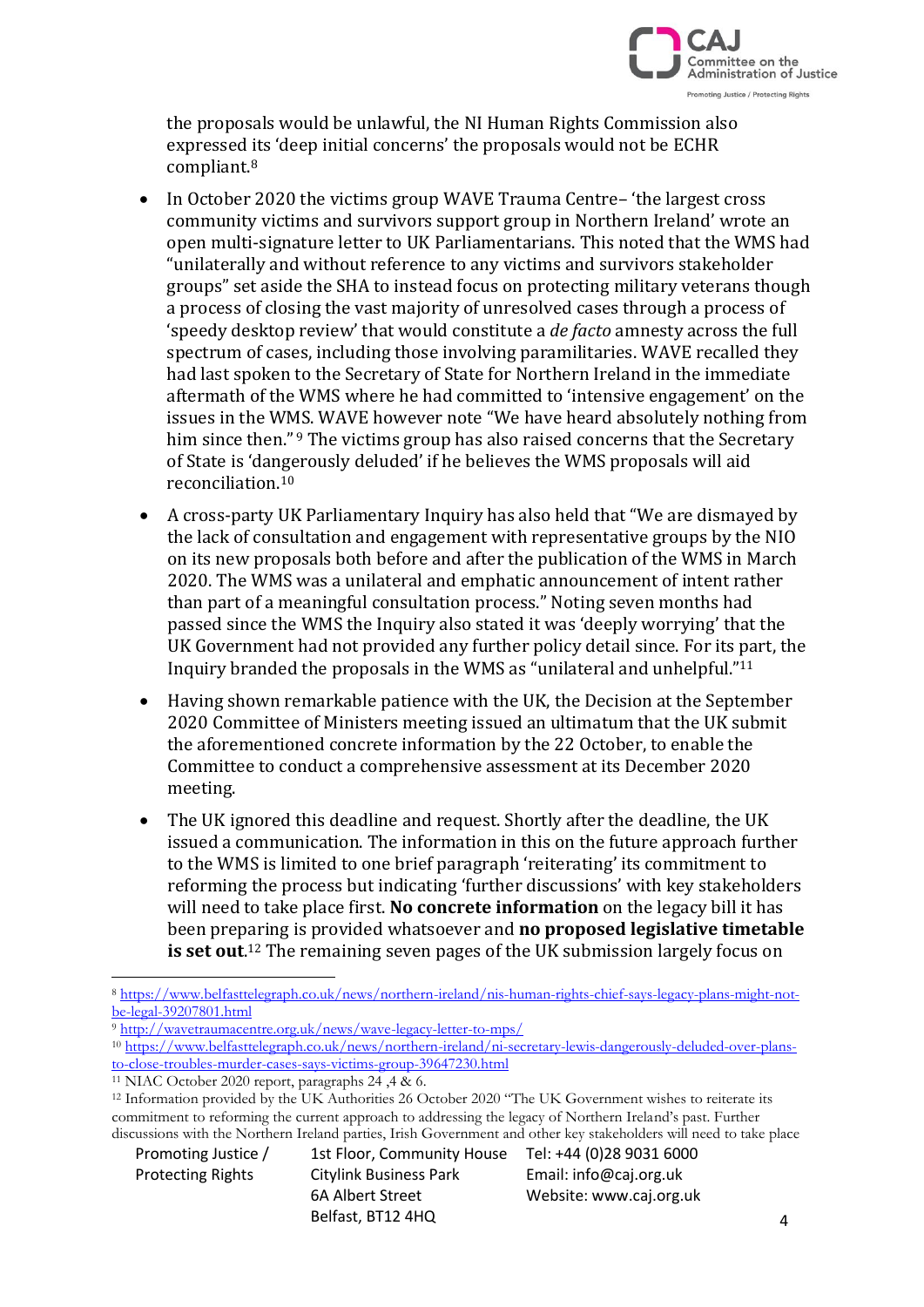

historical information regarding this group of cases and other information already previously provided; this appears to have been added to make the submission look longer.

- The UK Government also declined to engage with the aforementioned Parliamentary inquiry into the WMS proposals. The inquiry, by the Northern Ireland Affairs Committee of the House of Commons, described the failure to provide written information as an abandonment of convention. The Secretary of State had been called to give oral evidence in September but withdrew from doing so at a late stage.<sup>13</sup> The Chair of the Committee, Simon Hoare MP, raised a range of questions about the WMS, including the threshold for reopening cases. He stated that the Committee had "expected those questions and others to be answered in the usual way in written and/or oral evidence, but the Government failed to provide any such evidence" and urged the UK Government to 'urgently provide' this information. The Chair noted that despite assurances that the policy would be addressed in a 'speedy manner' seven months had passed with 'nothing more' known about the proposals, adding "This delay and uncertainty will only perpetuate an unacceptable wait for victims and the families affected that has already gone on far too long."<sup>14</sup>
- The Parliamentary Inquiry cites the reason given by the Secretary of State for withdrawing from giving oral evidence was that the NIO was at an "important stage of policy consideration, including sensitive engagement with key stakeholders." In light of the lack of engagement, it is not clear whom such 'key stakeholders' are and whether they are limited to those within Government, the military and security services. The Chief Constable of the Police Service for Northern Ireland (PSNI) confirmed in oral evidence to the inquiry that the PSNI were still awaiting further detail of the content and implications of the WMS. The Chief Constable did clarify an internal NIO policy working group had been set up in late March to take forward the WMS proposals. The PSNI had declined to take part in this group due to fear of their impartiality being tainted by association with such a process.<sup>15</sup>
- The communication by the UK, as per previous submissions, boldly seeks to attribute the delay in clarifying their intentions further to the WMS to Ministers focusing on meeting the challenges of Covid 19. The Parliamentary Inquiry Report however notes that "While covid-19 has presented a challenge across government, policy development has continued across Whitehall, and the Northern Ireland Office has digital platforms to facilitate its work."<sup>16</sup>
- Furthermore, the UK Government has enthusiastically and expeditiously taken other non-Covid 19 related major policy initiatives and actions forward during

before progress can be made to address these complex and sensitive issues and help Northern Ireland society move forward."

<sup>13</sup> NIAC October 2020 report, paragraph 3.

<sup>14</sup> [https://committees.parliament.uk/committee/120/northern-ireland-affairs-committee/news/120267/legacy](https://committees.parliament.uk/committee/120/northern-ireland-affairs-committee/news/120267/legacy-proposals-unilateral-and-unhelpful-say-mps/)[proposals-unilateral-and-unhelpful-say-mps/](https://committees.parliament.uk/committee/120/northern-ireland-affairs-committee/news/120267/legacy-proposals-unilateral-and-unhelpful-say-mps/)

<sup>15</sup> NIAC October 2020 report, paragraphs 3 & 21.

Promoting Justice / 1st Floor, Community House Tel: +44 (0)28 9031 6000 Protecting Rights Citylink Business Park Email: info@caj.org.uk 6A Albert Street Website: www.caj.org.uk Belfast, BT12 4HQ <sup>16</sup> NIAC October 2020 report, paragraph 6.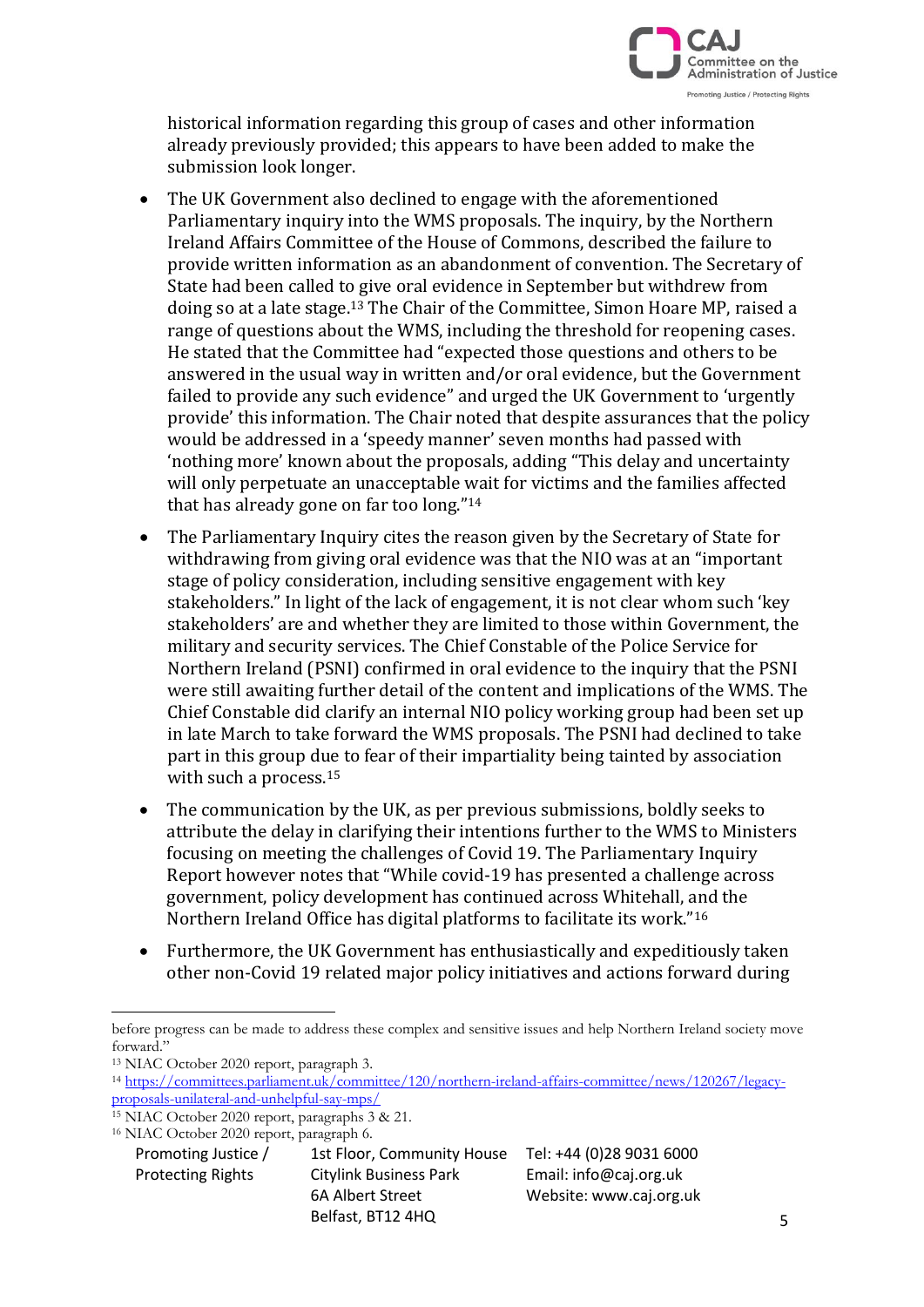

this time. This includes a pattern of deeply worrying interventions against the application of the Rule of Law within the UK. This encompasses legislation and commitments to diminish the incorporation of the ECHR in domestic law (also a requirement in NI of the GFA) and measures that engage with and directly rollback key reforms introduced as General Measures in relation to the present group of cases:

- o As alluded to in previous submissions the WMS was intentionally made on the same day as the UK government introduced the *Overseas Operations (Service Personnel and Veterans) Bill* into the UK Parliament. This Bill, including through regression of domestic incorporation of the ECHR, will prevent domestic proceedings for past war crimes (including torture and extrajudicial killings) committed by the UK military abroad. The WMS expressly links the UK abandonment of the SHA for an alternative process to seeking to "ensure equal treatment of Northern Ireland veterans and those who served overseas." The passage of the Overseas Operations Bill has continued through the UK Parliament in recent months. In response to questions during parliamentary debates on the bill as to whether the commitment that the NI bill will provide for 'equal and comparable treatment' for members of the armed forces who served in NI, Ministers have expressly reaffirmed they stand by this commitment. The Veterans' Minister stated in the debate "The commitment of equal treatment in any Northern Ireland Bill that comes forward will be absolutely adhered to."<sup>17</sup> The Joint Committee on Human Rights of the UK Parliament has found that the Overseas Bill "breaches the UK's international legal obligations under international humanitarian law, human rights law and international criminal law." <sup>18</sup> In observations that could equally be made in relation to Northern Ireland legacy cases the Parliamentary Committee finds in relation to investigations by the Ministry of Defence into allegations relating to overseas operations: "The evidence indicates overwhelmingly that investigations into incidents have been inadequate, insufficiently resourced, insufficiently independent and not done in a timely manner to gather adequate evidence. This has resulted in repeated investigations to try to remedy the flaws of previous investigations**.**" 19
- o The UK Government has also introduced and rushed through the House of Commons in ten days (5-15 October) the Covert Human Intelligence Sources (Criminal Conduct) Bill (CHIS Bill). <sup>20</sup> The CHIS Bill is in response to the 'Third Direction' litigation from CAJ, PFC, Reprieve and Privacy

<sup>18</sup> [https://committees.parliament.uk/committee/93/human-rights-joint-committee/news/120321/operations](https://committees.parliament.uk/committee/93/human-rights-joint-committee/news/120321/operations-service-personnel-and-veterans-bill-is-unjustifiable-ineffective-and-will-prevent-justice-from-being-done-say-joint-committee-on-human-rights/)[service-personnel-and-veterans-bill-is-unjustifiable-ineffective-and-will-prevent-justice-from-being-done-say](https://committees.parliament.uk/committee/93/human-rights-joint-committee/news/120321/operations-service-personnel-and-veterans-bill-is-unjustifiable-ineffective-and-will-prevent-justice-from-being-done-say-joint-committee-on-human-rights/)[joint-committee-on-human-rights/](https://committees.parliament.uk/committee/93/human-rights-joint-committee/news/120321/operations-service-personnel-and-veterans-bill-is-unjustifiable-ineffective-and-will-prevent-justice-from-being-done-say-joint-committee-on-human-rights/)

<sup>20</sup> <https://services.parliament.uk/Bills/2019-21/coverthumanintelligencesourcescriminalconduct.html>

<sup>&</sup>lt;sup>17</sup> Hansard Vol 680 [Overseas Operations Bill Second Reading House of Commons 23 September 2020.](https://hansard.parliament.uk/commons/2020-09-23/debates/BE01763F-2480-4C4B-9FAA-E36AC7158566/OverseasOperations(ServicePersonnelAndVeterans)Bill) (Column 1022, Minister Johnny Mercer MP)

<sup>&</sup>lt;sup>19</sup> HC 665 HL Paper 155 Joint Committee on Human Rights 'Legislative Scrutiny: The Overseas Operations (Service Personnel and Veterans) Bill: Ninth Report of Session 2019–21, Published on 29 October 2020, paragraph 34.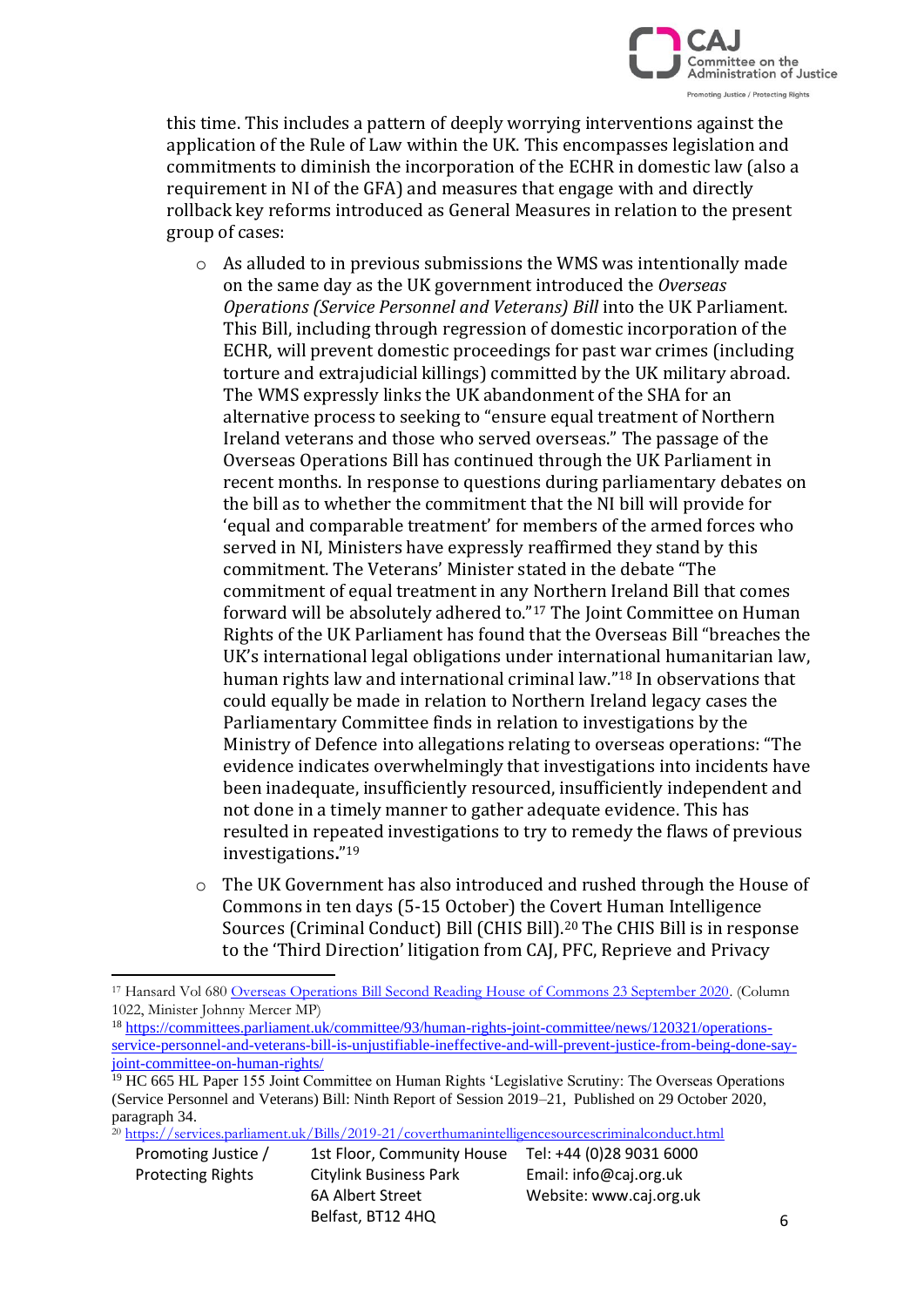

International, that challenges the ECHR compatibility of present MI5 Guidelines to authorise criminal offences by informants. The CHIS Bill would legislate to allow police, security and other bodies to authorise crimes by informants, and for such authorised criminal offences to be 'lawful for all purposes' not attracting civil or criminal liability. In essence, for the first time such crime is to be put beyond the reach of the rule of law entirely.<sup>21</sup> There are no express limits in the CHIS Bill as to which crimes can be authorised with. Government rejected amendments tabled by cross-party MPs to set limits preventing authorisation of offences that would constitute breaches of ECHR rights (killings, torture, sexual violence, kidnap, false imprisonment). The CHIS Bill will unravel key nonrecurrence General Measures introduced as a result of the *McKerr* group of cases. In particular, the CHIS Bill undermines the reforms that ensure the independence of prosecutorial decisions in Northern Ireland, and the related giving of reasons for decisions not to prosecute in cases involving the security forces, or suspected security force collusion through informants in paramilitary groups. The CHIS Bill would preclude a prosecutorial decision being taken at all, as the crime in question will not constitute a criminal offence that can be prosecuted. The CHIS Bill also expressly provides for authorisation for criminal offences to be committed outside of the UK, including in the jurisdiction of Ireland and other Council of Europe member states.

- $\circ$  The ability of citizens and NGOs to challenge unlawful practices of public authorities and failures to properly discharge statutory duties, has been key to the progress of legacy cases in Northern Ireland, including those in the present group of cases. Concerningly the UK Government has moved quickly to set up an 'Independent Review of Administrative Law' which has already launched a fast tracked public consultation process. The purpose of the review appears to be to seek to limit the powers of the judiciary to prevent unlawful practices by Government and other public authorities. The focus is on limiting the provisions for Judicial Review of decisions, with the Terms of Reference focusing on limiting such provisions and related matters such as Governments' duty of candour to the Courts.<sup>22</sup>
- o From the highest level of Government (the Prime Minister and Home Secretary) politically-discriminatory attacks have been launched against the legal profession.<sup>23</sup> Such discourse risks creating a climate of hostility against the legal profession and undermining the rule of law. The case of Pat Finucane and the demonising political discourse that preceded his

<sup>&</sup>lt;sup>21</sup> For further information see the joint briefing to Parliament by the Third Direction applicants. [https://caj.org.uk/2020/10/01/briefing-for-second-reading-of-the-covert-human-intelligence-sources-criminal](https://caj.org.uk/2020/10/01/briefing-for-second-reading-of-the-covert-human-intelligence-sources-criminal-conduct-bill/)[conduct-bill/](https://caj.org.uk/2020/10/01/briefing-for-second-reading-of-the-covert-human-intelligence-sources-criminal-conduct-bill/)

<sup>&</sup>lt;sup>22</sup> For further information see CAI's submission to the Review: [https://caj.org.uk/2020/10/27/caj-response-to-the](https://caj.org.uk/2020/10/27/caj-response-to-the-independent-review-of-administrative-law-iral/)[independent-review-of-administrative-law-iral/](https://caj.org.uk/2020/10/27/caj-response-to-the-independent-review-of-administrative-law-iral/)

<sup>23</sup> https://www.theguardian.com/law/2020/oct/06/legal-profession-hits-back-at-boris-johnson-over-lefty-lawyersspeech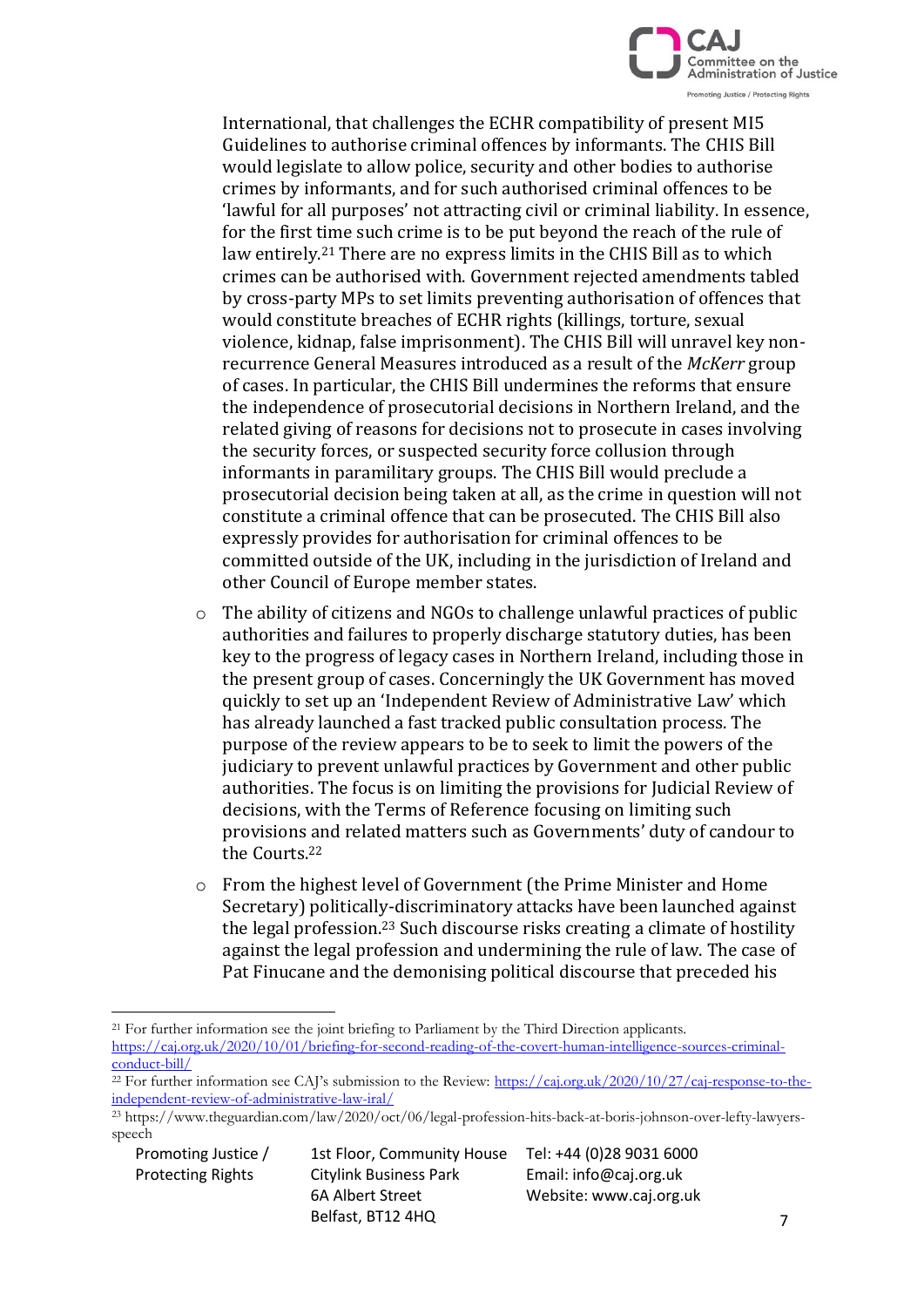

murder are a chilling reminder as to the dangers lawyers can face in such contexts. In this instance the attacks have largely focused on lawyers upholding the rule of law in relation to immigration cases and have already been followed by a widely reported racist knife attack on a firm of lawyers in London where threats were made to kill a member of staff. A suspect has now been charged in relation to this attack.<sup>24</sup> On 25 October a letter was issued signed by over 800 former UK judges, lawyers and legal academics raising concerns that the Prime Minister and Home Secretary had endangered "the personal safety of lawyers through their abusive attacks on the profession" had displayed "hostility" towards lawyers had undermined the rule of law and effectively risked the lives of those working in the justice system.<sup>25</sup>

o There have also been concerning relevant moves from the UK in relation to Brexit. Whilst the October 2019 UK-EU Political Declaration affirmed a UK commitment to the ECHR as part of the Future Relationship with the EU, this commitment was quickly rolled back on.<sup>26</sup> Furthermore the UK introduced the United Kingdom Internal Market Bill into the UK Parliament, with the NI Secretary of State openly conceding that it breached international law. Government amendments to the bill, which were adopted as it completed passage in the House of Commons, expressly diminished the incorporation of the ECHR into domestic law in relation to NI specific provisions in the Bill. In a Joint Briefing advising on the Bill the NHRI and national equality body in NI advised that this undermined the GFA commitment to incorporate the ECHR, and disapplied the scope of the ECHR in relation to the Bill and thus are "regressive measures".<sup>27</sup>

The above summary of key developments since our last submission we believe demonstrates ongoing extraordinary bad faith by the UK Government in relation to NI legacy provisions.

We are deeply concerned that the UK is simply going to continue to delay indefinitely legislating to meet its international obligations under the ECHR and in the present group of cases specifically, or will intentionally seek to legislate in a way that is not ECHR compatible.

We would therefore urge the most robust response possible from the Committee in relation to the failure to comply with General Measures in this group of cases.

<sup>27</sup> Available as a link in the accompanying Joint Statement: [https://www.equalityni.org/Footer-](https://www.equalityni.org/Footer-Links/News/Delivering-Equality/UK-Internal-Market-Bill-Must-Address-Human-Rights)[Links/News/Delivering-Equality/UK-Internal-Market-Bill-Must-Address-Human-Rights](https://www.equalityni.org/Footer-Links/News/Delivering-Equality/UK-Internal-Market-Bill-Must-Address-Human-Rights)

<sup>24</sup> [https://www.theguardian.com/uk-news/2020/oct/23/man-faces-terror-charge-over-alleged-attack-at](https://www.theguardian.com/uk-news/2020/oct/23/man-faces-terror-charge-over-alleged-attack-at-immigration-law-firm)[immigration-law-firm](https://www.theguardian.com/uk-news/2020/oct/23/man-faces-terror-charge-over-alleged-attack-at-immigration-law-firm)

<sup>&</sup>lt;sup>25</sup> [https://www.theguardian.com/politics/2020/oct/25/lawyers-ask-johnson-and-patel-to-apologise-for-](https://www.theguardian.com/politics/2020/oct/25/lawyers-ask-johnson-and-patel-to-apologise-for-endangering-colleagues)

[endangering-colleagues](https://www.theguardian.com/politics/2020/oct/25/lawyers-ask-johnson-and-patel-to-apologise-for-endangering-colleagues) "The signatories include three former justices of the UK supreme court, five retired appeal court judges, three former high court judges, the lawyer heads of four Oxford University colleges, more than 80 QCs, 69 law professors from leading English universities, the directors of Liberty and Justice, as well as hundreds of law firm partners, barristers and solicitors."

<sup>&</sup>lt;sup>26</sup> For a narrative on the EHCR and Brexit see: Lucy Moxham & Oliver Garner (Bingham Centre for the Rule of Law) '[Will the UK uphold its commitment to human rights](https://blogs.lse.ac.uk/brexit/2020/06/30/long-read-will-the-uk-uphold-its-commitment-to-human-rights/)?' LSE Blogs 30 June 2020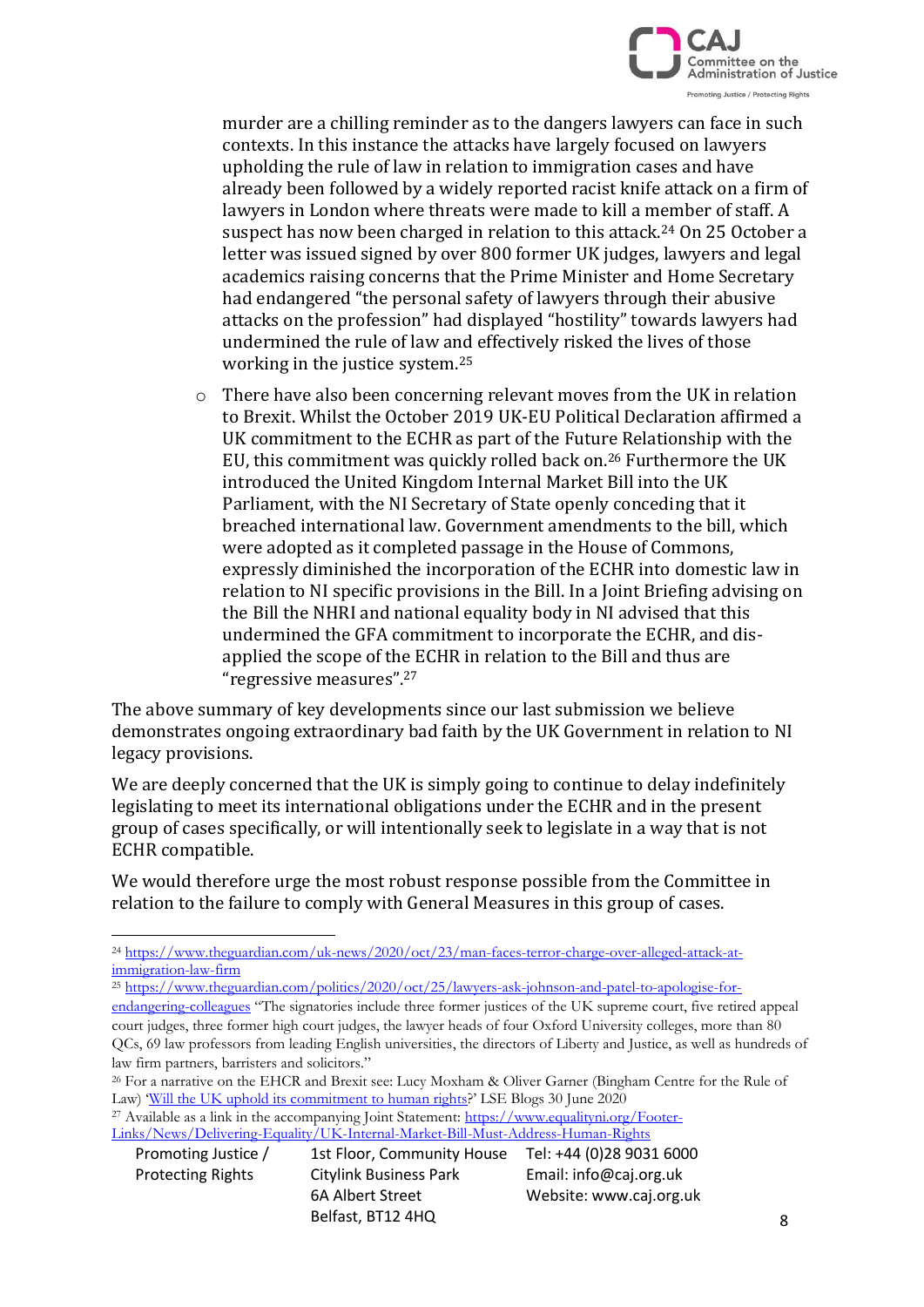

### **Police independence**

Further to an application by the PSNI leave has been granted to appeal to the Supreme Court from the NI Court of Appeal in *McQuillan*28, *McKenna*<sup>29</sup> and *McGuigan*<sup>30</sup> to address the question of the independence of the PSNI in investigating legacy cases. The Appeal Court has found that the Legacy Branch of the PSNI lacks requisite independence to carry out investigations into state involvement cases. These cases have been listed for hearing in June 2021. Presumably, that is the set of proceedings intended to be referred at footnote 2 of the UK communication (rather than the challenge taken by Sainsbury's supermarket concerning Visa and Mastercard payment card schemes.)

# **Summary of Key Issues: Individual Measures**

#### **Finucane v UK**

There has been a continued absence of concrete information from the authorities on how they intend to conduct an ECHR Article 2 compliant investigation into Mr Finucane's death following the findings of the Supreme Court judgment of 27 February 2019.

The judicial review taken by Geraldine Finucane, challenging the delay in reaching a decision on her request for a public inquiry following the judgment of the UKSC and claim there has been a continuing breach of Article 2, was listed for hearing at the High Court of Northern Ireland on 9 and 12 October 2020. The Court noted that the unlawful breach of Article 2 ECHR persists as identified by the highest human rights tribunal in Europe and highest UK court. It also directed that material not previously disclosed to the next of kin, setting out a proposed timetable for the government's response to the UKSC judgment, be provided in unredacted form on the first day of the hearing. It held that it was clearly relevant and necessary in the interests of justice that the withheld documentation be disclosed.

During these proceedings the Court expressed concern about the delay incurred; asking crown counsel if this is not a case of 'adding insult to injury' noting that there has not only been a breach of the Article 2 procedural obligation to investigate this death but also a substantive breach of the right to life itself. The Court made it clear that the observations and timeline of the Committee of Ministers were of particular relevance to these proceedings. On the second day there was some acknowledgement from counsel for the Secretary of State that it was not possible to justify the delay in making a decision, and that a final decision will be made on or before 30 November.

This case is listed for review on 18 December. CAJ endorses the comments of the legal representatives for Mrs Finucane noting that it is shameful that 30 years after Mr

<sup>30</sup> UKSC 2020/0020, UKSC 2020/0027, UKSC 2020/0100

<sup>28</sup> UKSC 2020/0028, UKSC 2020/0029, UKSC 2020/0030

<sup>29</sup> UKSC 2020/0019, UKSC 2020/0026,

Promoting Justice / 1st Floor, Community House Tel: +44 (0)28 9031 6000 Protecting Rights Citylink Business Park Email: info@caj.org.uk 6A Albert Street Website: www.caj.org.uk Belfast, BT12 4HQ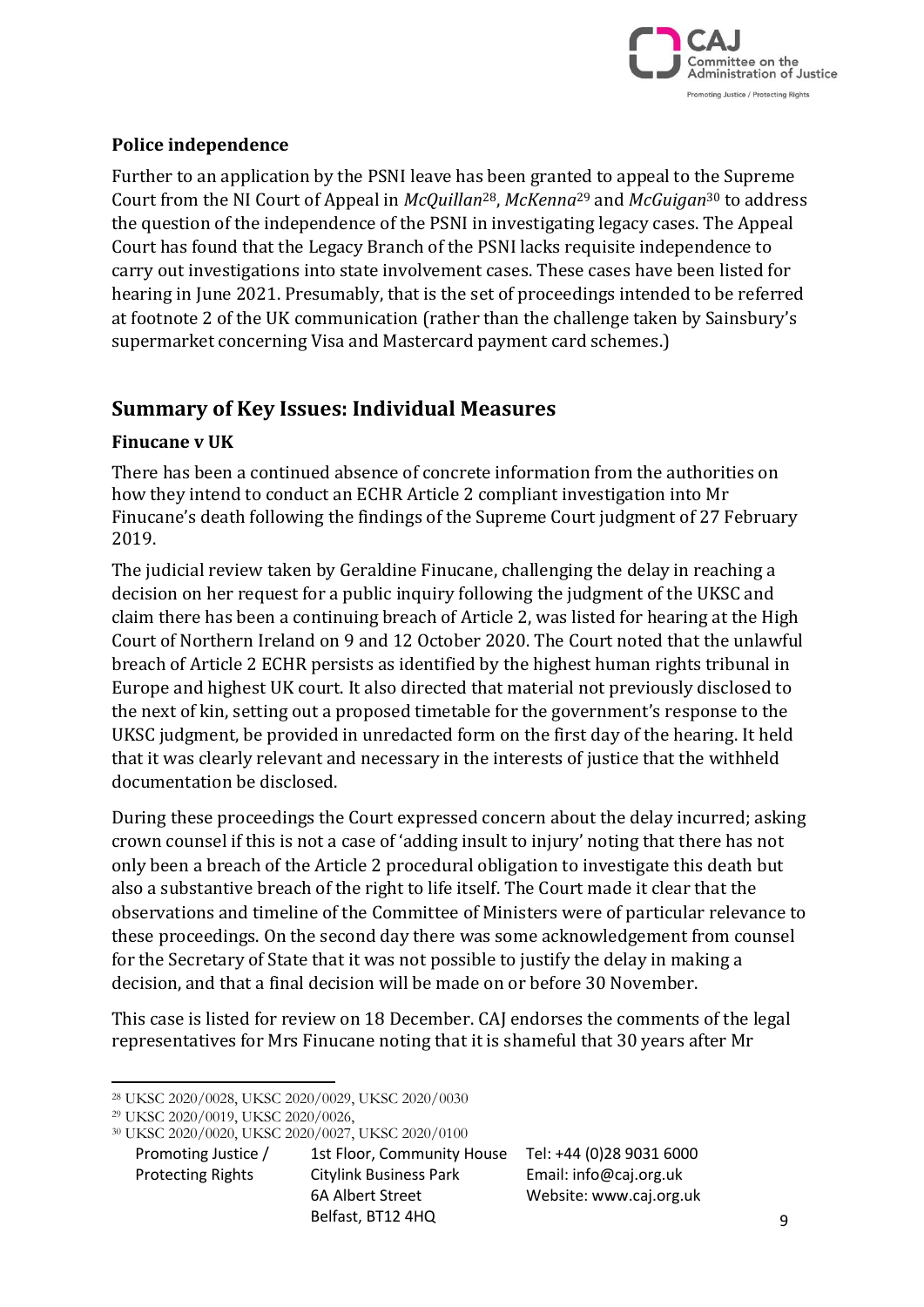

Finucane's murder it has taken 20 months for the government to react to the UKSC judgment.

CAJ shares the Committee's 'deep concern that a decision has still not been made on how to react to the Supreme Court judgment and underlined that it is urgent that the authorities take such a decision without further delay'. We note that at the 1377bis September meeting it was recalled that 'it was agreed that the Committee would examine the applicant's request to reopen its supervision of the individual measures in the *Finucane* case'. We strongly urge the Committee to accede to this request at the 1390th December meeting.

## **Shanaghan v UK**

There have been no further developments since our last submission in which we advised that the publication of the Public Statement by the Police Ombudsman into the death of Patrick Shanaghan has been delayed once again. This delay is as a result of a legal challenge taken by retired police officers which has affected the publication of outstanding Public Statements by the Police Ombudsman into legacy cases. This judicial review sought, on a technicality, to quash a Public Statement made by the Police Ombudsman for Northern Ireland in relation to the Loughinisland Massacre on 18 June 1994, asserting that the Police Ombudsman had exceeded his statutory powers and the Appellants were denied procedural fairness protections under the common law.

While the Court of Appeal of Northern Ireland formally issued its judgment dismissing the appeal it found that while the Ombudsman did exceed his powers in three paragraphs it was appropriate for the Police Ombudsman to 'acknowledge that the matters uncovered by him were very largely what the families' claimed constituted collusive behaviour'.<sup>31</sup>

We have been advised that the matters of remedy and costs remain outstanding and no time scale has been given for the release of the Public Statement.

## **McCaughey v UK**

The related case of *Gribben v UK* was lodged with the ECtHR in June 2018. We understand that on 12 October the UK Government rejected the offer of a friendly settlement and confirmed that it was content to proceed to the contentious phase. The UK Government has been directed to file its observations and answers to the questions posed by the Court on 16 July 2020, no later than 6 January 2021. The Government of Ireland has now been given notice of the application.

#### **Jordan v UK**

A decision is still outstanding from the Public Prosecution Service Northern Ireland on whether two former police officers are to be prosecuted.

#### **McKerr v UK**

We understand that Pre-action correspondence has been issued to several proposed respondents regarding the delay in holding these inquests since they were re-opened in

<sup>31</sup> <https://www.judiciaryni.uk/judicial-decisions/2020-nica-33>

Promoting Justice / 1st Floor, Community House Tel: +44 (0)28 9031 6000<br>Protecting Rights Citylink Business Park Email: info@caj.org.uk<br>6A Albert Street Website: www.caj.org.uk<br>Belfast, BT12 4HQ Protecting Rights Citylink Business Park Email: info@caj.org.uk 6A Albert Street Website: www.caj.org.uk Belfast, BT12 4HQ